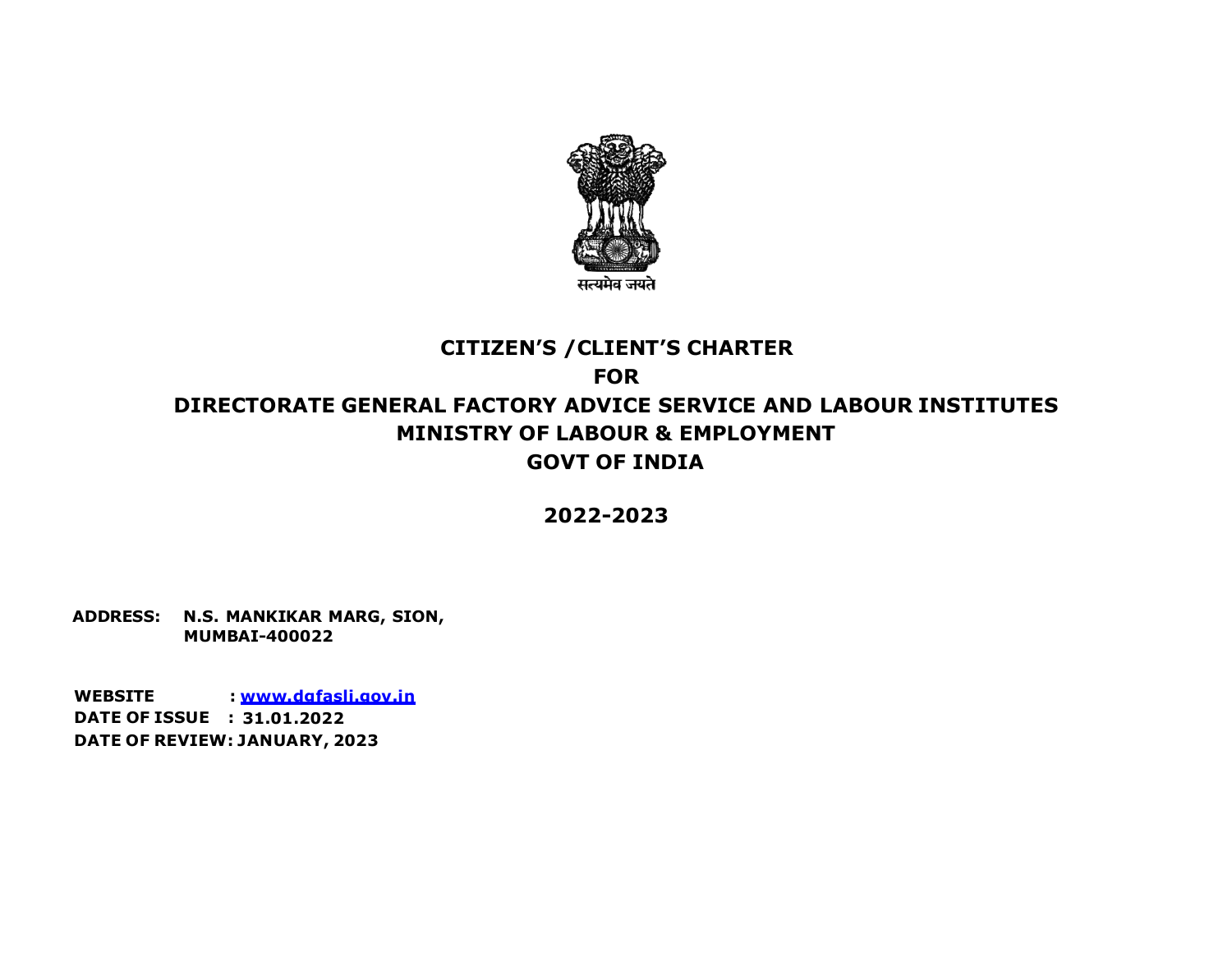Vision and Mission

Vision

**To emerge as an organisation of excellence in creating knowledge, formulating policies, standards and practices to ensure safe and healthy workplaces for all in factories and ports.**

Mission

 **To disseminate expertise in occupational safety and health for ensuring safe and health workplaces in factories and ports through a process of partnership, guidance, information sharing and regulatory activities.**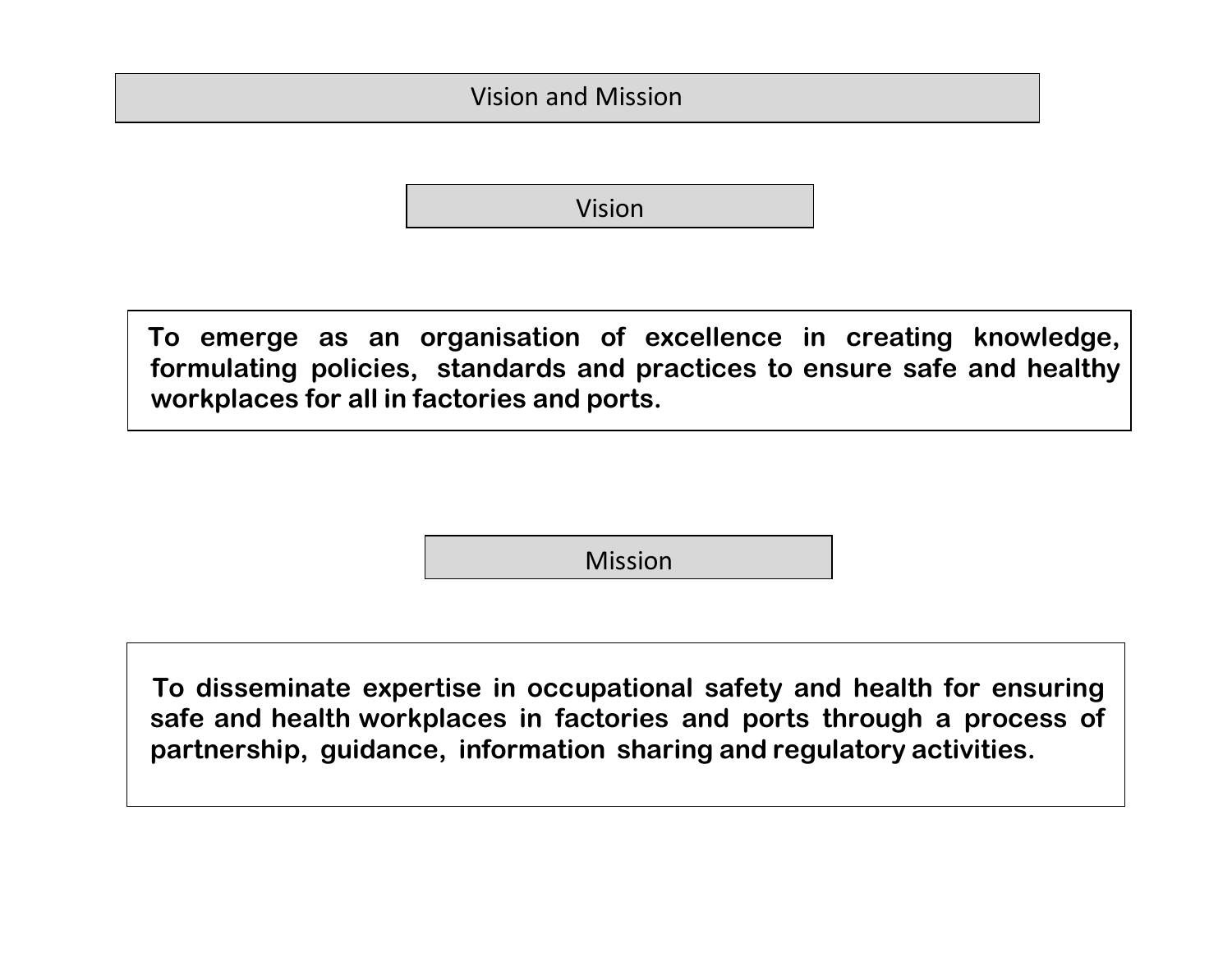# **MAIN SERVICE S /TRANS ACTIONS**

| SL.<br>NO.     | SERVICES/TRASACTIONS                                                                                | Weightage | person<br>Responsible<br>(Designation) | Responsible<br>person {Over all) | Phone No. | Process                                            | Documents required                                     | Fees                             |                             |                                 |  |  |  |  |  |  |  |                                           |                                                                                                                              |                                                                                              |                                                     |  |
|----------------|-----------------------------------------------------------------------------------------------------|-----------|----------------------------------------|----------------------------------|-----------|----------------------------------------------------|--------------------------------------------------------|----------------------------------|-----------------------------|---------------------------------|--|--|--|--|--|--|--|-------------------------------------------|------------------------------------------------------------------------------------------------------------------------------|----------------------------------------------------------------------------------------------|-----------------------------------------------------|--|
|                |                                                                                                     |           |                                        |                                  |           |                                                    |                                                        | Category                         | Mode                        | Amount                          |  |  |  |  |  |  |  |                                           |                                                                                                                              |                                                                                              |                                                     |  |
| $\mathbf{1}$ . | <b>Organizing specialized</b><br><b>Educational programmes-</b>                                     | 32%       |                                        |                                  |           | Information by sending<br>Brochure (Mail / email), | Degree in engineering with<br>2 years of industrial    | Supervisors,<br>Managers, Safety | Payment by<br>Demand Draft/ | Rs. 10000/- for<br>ADIS course. |  |  |  |  |  |  |  |                                           |                                                                                                                              |                                                                                              |                                                     |  |
|                | a) Conducting 1-year Post<br>Diploma in Industrial<br>Safety (PDIS/DIS/<br>ADIS) at 5 Institutions. |           | / Dy. Director / Asstt. Director       |                                  |           | Dy. Director General                               |                                                        |                                  | 022-24060503                |                                 |  |  |  |  |  |  |  | DGFASLI Website.<br>National News Papers. | experience, diploma in<br>engineering and / B.Sc. with<br>5 years of experience<br>(registered under Factories<br>Act 1948). | Officers, Factory<br>Medical Officers.<br>Welfare Officers /<br>HRD Managers/<br>Trade Union | Local Cheque/<br>Cash in favour of<br>Organization. |  |
|                | b) Conducting three months<br>certificate course<br>(AFIH)                                          |           |                                        |                                  |           |                                                    | MBBS with 2 years of<br>industrial experience.         | officials from<br>industries.    |                             | Rs. 7500/- for<br>AFIH course   |  |  |  |  |  |  |  |                                           |                                                                                                                              |                                                                                              |                                                     |  |
| 2.             | <b>Organizing specialized</b><br>Training programmes-                                               |           | Director                               |                                  |           |                                                    |                                                        |                                  |                             |                                 |  |  |  |  |  |  |  |                                           |                                                                                                                              |                                                                                              |                                                     |  |
|                | a) Conducting 4 weeks                                                                               |           |                                        |                                  |           |                                                    | Degree in chemistry or a                               |                                  |                             | Rs.4000/- for                   |  |  |  |  |  |  |  |                                           |                                                                                                                              |                                                                                              |                                                     |  |
|                | certificate courses for                                                                             |           |                                        |                                  |           |                                                    | diploma in engineering or                              |                                  |                             | RLIs and CLI.                   |  |  |  |  |  |  |  |                                           |                                                                                                                              |                                                                                              |                                                     |  |
|                | supervisors employed in                                                                             |           |                                        |                                  |           |                                                    | technology or equivalent                               |                                  |                             |                                 |  |  |  |  |  |  |  |                                           |                                                                                                                              |                                                                                              |                                                     |  |
|                | hazardous process<br>industries.                                                                    |           |                                        |                                  |           |                                                    | with not less than 5 years<br>experience or Master's   |                                  |                             |                                 |  |  |  |  |  |  |  |                                           |                                                                                                                              |                                                                                              |                                                     |  |
|                |                                                                                                     |           |                                        |                                  |           |                                                    | degree in chemistry or a                               |                                  |                             |                                 |  |  |  |  |  |  |  |                                           |                                                                                                                              |                                                                                              |                                                     |  |
|                |                                                                                                     |           |                                        |                                  |           |                                                    | degree in engineering or                               |                                  |                             |                                 |  |  |  |  |  |  |  |                                           |                                                                                                                              |                                                                                              |                                                     |  |
|                |                                                                                                     |           |                                        |                                  |           |                                                    | technology or equivalent                               |                                  |                             |                                 |  |  |  |  |  |  |  |                                           |                                                                                                                              |                                                                                              |                                                     |  |
|                |                                                                                                     |           |                                        |                                  |           |                                                    | with 2 years experience.                               |                                  |                             |                                 |  |  |  |  |  |  |  |                                           |                                                                                                                              |                                                                                              |                                                     |  |
|                | b) Conducting basic and<br>refresher course for                                                     |           |                                        |                                  |           |                                                    | Enforcement officers of the<br>enforcement authorities |                                  |                             | No fees for<br>Enforcem         |  |  |  |  |  |  |  |                                           |                                                                                                                              |                                                                                              |                                                     |  |
|                | enforcement authorities                                                                             |           |                                        |                                  |           |                                                    | (CIFs).                                                |                                  |                             | ent                             |  |  |  |  |  |  |  |                                           |                                                                                                                              |                                                                                              |                                                     |  |
|                | (CIFs).                                                                                             |           |                                        |                                  |           |                                                    |                                                        |                                  |                             | officers                        |  |  |  |  |  |  |  |                                           |                                                                                                                              |                                                                                              |                                                     |  |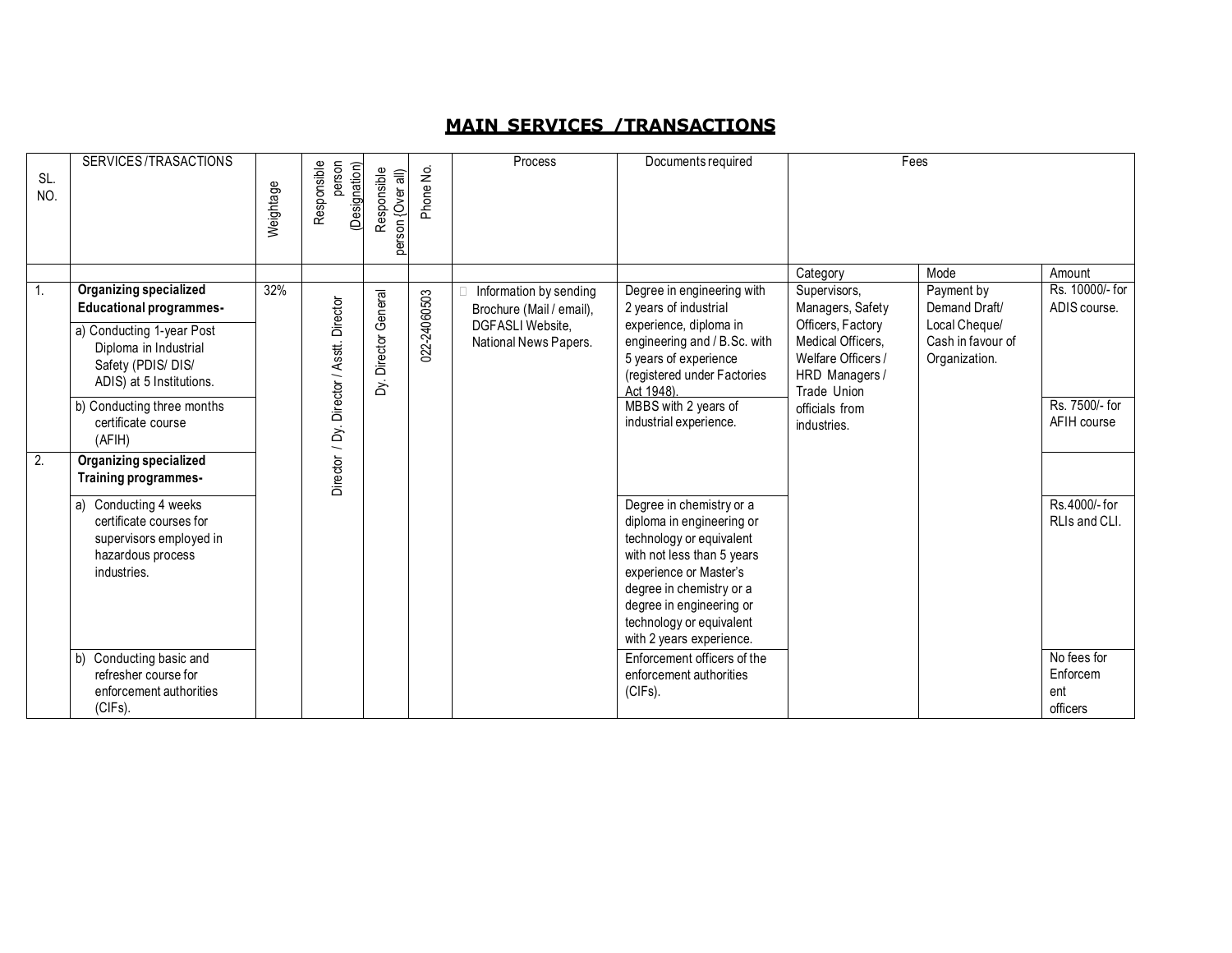| 3. | Conducting and organizing<br>specialized workshops and<br>seminars                                                                                                         |     |      |      |      |                                                                                                                                                | OSH professionals<br>(enforcement officers,<br>safety managers,<br>supervisors, trade union<br>leaders) |                                          |                                                                                                                                                                                      | On case to<br>case basis                                     |
|----|----------------------------------------------------------------------------------------------------------------------------------------------------------------------------|-----|------|------|------|------------------------------------------------------------------------------------------------------------------------------------------------|---------------------------------------------------------------------------------------------------------|------------------------------------------|--------------------------------------------------------------------------------------------------------------------------------------------------------------------------------------|--------------------------------------------------------------|
| 4. | Conducting specialized<br>training programmes for<br>OSH professionals                                                                                                     |     |      |      |      |                                                                                                                                                | OSH professionals<br>(enforcement officers,<br>safety managers,<br>supervisors, trade union<br>leaders) |                                          |                                                                                                                                                                                      | Rs. 4000/-<br>for 4 weeks<br>Rs. 2000/- for<br>Three<br>days |
| 5. | Organizing and conducting<br>Specialized Studies,<br>Surveys, Audits, etc.                                                                                                 | 30% | -do- | -do- | -do- | As per the request from<br>industries / manufacturers                                                                                          |                                                                                                         | Managements of<br>the industry           | -do-                                                                                                                                                                                 | Rs.<br>10000/-<br>per day.                                   |
| 6. | Enforcement of legislation in<br>ports through inspections of<br>ships, gears, docks,<br>accidents/dangerous<br>Occurrences and<br>prosecution of employers<br>and others. | 24% | -do- | -do- | -do- | As per the Dock Workers<br>(Safety, Health and<br>Welfare) Act, 1986 and<br>Dock Workers (Safety,<br>Health and Welfare)<br>Regulation, 1990.  | -do-                                                                                                    | Port management                          | $\overline{\phantom{a}}$                                                                                                                                                             | No fee                                                       |
| 7. | Recognizing best safety<br>and productivity practices in<br>industries through<br>Awards scheme - NSA, VRP<br>and assisting M/o L&E on<br>PMSA.                            | 9%  | -do- | -do- | -do- | Inviting application from<br>Public /private<br>Manufacturing sector /port<br>sector through<br>advertisement in New<br>Paper /DGFASLI Website | -do-                                                                                                    | NSA for<br>Management<br>VRP for workers | By Crossed Demand<br>Draft for a sum of<br>Rs.200/- drawn in<br>favour of<br>'Secretary,<br>National Safety<br>Awards<br>Committee,<br>payable at any<br>scheduled bank in<br>Mumbai | Rs 200/-<br>per<br>application<br>for NSA &<br><b>VRP</b>    |
| 8  | Conducting In-plant<br>training programmes for<br>OSH professionals                                                                                                        | 4%  | do   | do   | do   |                                                                                                                                                | OSH professionals<br>(enforcement officers,<br>safety managers,<br>supervisors, trade union<br>leaders) |                                          |                                                                                                                                                                                      | Rs. 8000/-<br>per day                                        |
| 9. | Auditing of DGFASLI<br>Organisation by CAG and<br>internal audit team.                                                                                                     | 1%  | -do- | -do- | -do- |                                                                                                                                                |                                                                                                         |                                          |                                                                                                                                                                                      |                                                              |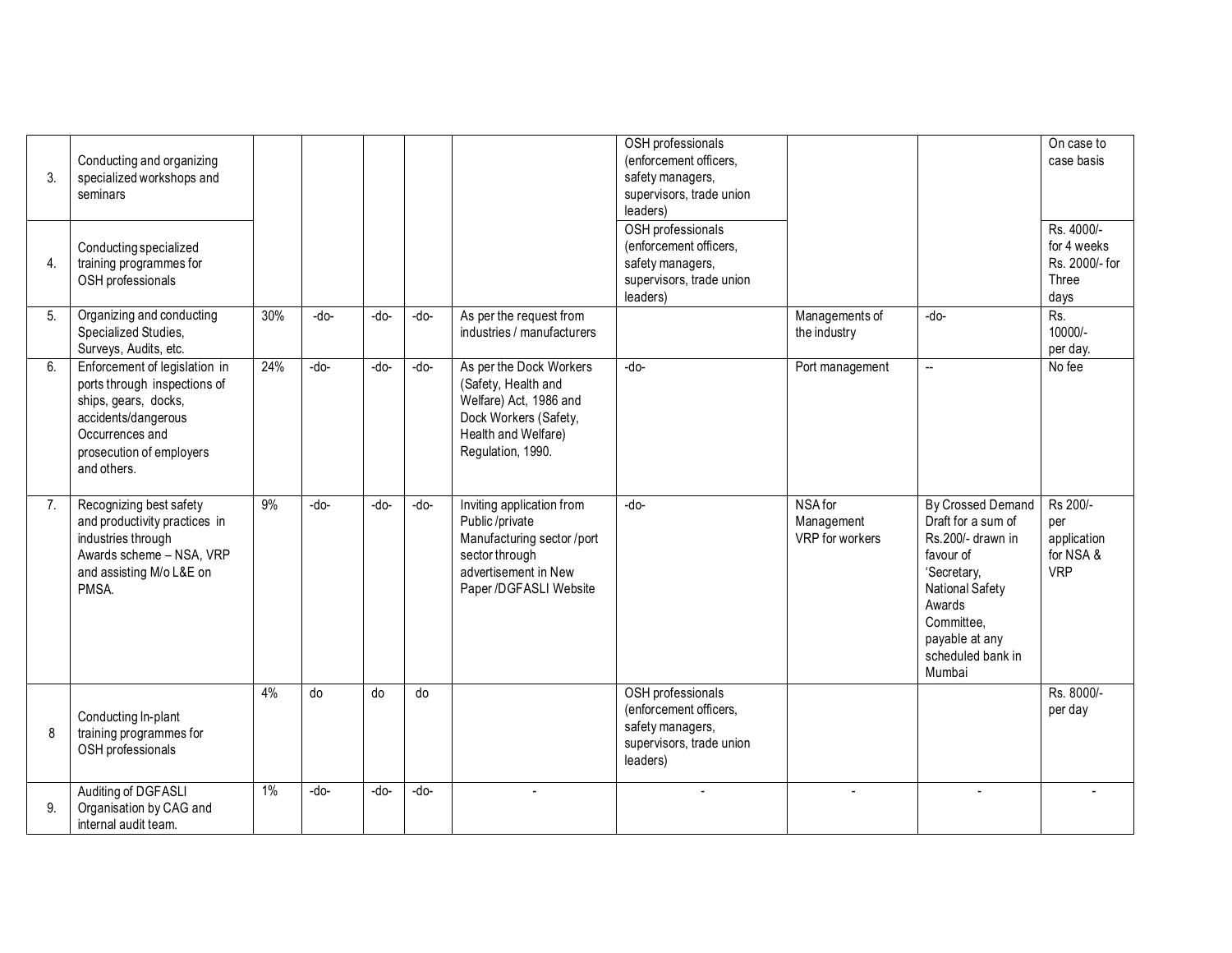# **SERVICE STANDARDS**

| $\overline{\mathsf{SI}}$ .<br>No. | <b>Services /Transactions</b>                                                                                                                                                                                                                           | Weight<br>% | <b>Success Indicators</b>                                                                                                                                                                                                                                                                                              | <b>Service</b><br><b>Standard</b>          | Unit                                     | Weight                 | <b>Data Source</b> |
|-----------------------------------|---------------------------------------------------------------------------------------------------------------------------------------------------------------------------------------------------------------------------------------------------------|-------------|------------------------------------------------------------------------------------------------------------------------------------------------------------------------------------------------------------------------------------------------------------------------------------------------------------------------|--------------------------------------------|------------------------------------------|------------------------|--------------------|
| 1.                                | specialized<br>Educational<br>Organizing<br>programmes, Organizing specialized Training<br>programmes, Conducting and organizing<br>workshops<br>specialized<br>and<br>seminars,<br>Conducting specialized training programmes<br>for OSH professionals | 32%         | 1) Organizing specialized Educational<br>programmes<br>2) Organizing specialized Training programmes<br>3) Conducting and organizing specialized<br>workshops and seminars<br>Conducting specialized training programmes<br>4)<br>for OSH professionals                                                                | Adheringto<br>National<br><b>Standards</b> | As per the<br>Requirements               | 10%<br>10%<br>6%<br>6% | www.dgfasli.gov.in |
| $\overline{2}$                    | Organizing and conducting Specialized<br>Studies, Surveys Audits etc.                                                                                                                                                                                   | 30%         | Conducting studies, surveys, audits etc at Unit<br>level.<br>2) Conducting Research studies/surveys at<br>National/State level.                                                                                                                                                                                        | -do-                                       | As per the<br>requirements               | 22%<br>8%              |                    |
| $\overline{3}$ .                  | Enforcement of legislation in ports through<br>inspections of ships, gears, docks,<br>Accidents/dangerous occurrences and<br>prosecution of employers and others.                                                                                       | 24%         | Inspection of Ships, Gears and Docks, etc.<br>2) Conduct of promotional activities like<br>participation in Safety Committee Meetings<br>and Safety Weeks Celebrations.<br>Conducting Regional conferences / Workshops to<br>improve safety and health of the workers in<br>the port sector at IDS Mumbai and Kolkata. | -do-                                       | As per the<br>statutory<br>Requirements. | 20%<br>2%<br>2%        |                    |
| 4.                                | Recognizing best safety and productivity<br>practices in industries through awards<br>scheme - NSA, VRP and assisting M/o L&E<br>on PMSA                                                                                                                | 9%          | Recognizing best safety and productivity practices in<br>industries through awards scheme - NSA, VRP<br>and assisting MOL&E on PMSA.                                                                                                                                                                                   | -do-                                       | Once in a<br>year                        | 9%                     |                    |
| 5                                 | Conducting in-plant training programmes                                                                                                                                                                                                                 | 4%          | Conducting short duration programme for industry<br>OSH professionals                                                                                                                                                                                                                                                  | do                                         | As per<br>request<br>from<br>industries  | 4%                     |                    |
| 6.                                | Auditing of DGFASLI Organisation by CAG<br>and internal audit team                                                                                                                                                                                      | 1%          | Compliance of audit paras- CAG Audit.<br>1)<br>2) Compliance of audit paras-Internal Audit                                                                                                                                                                                                                             |                                            | Once in a<br>year                        | 0.5%<br>0.5%           |                    |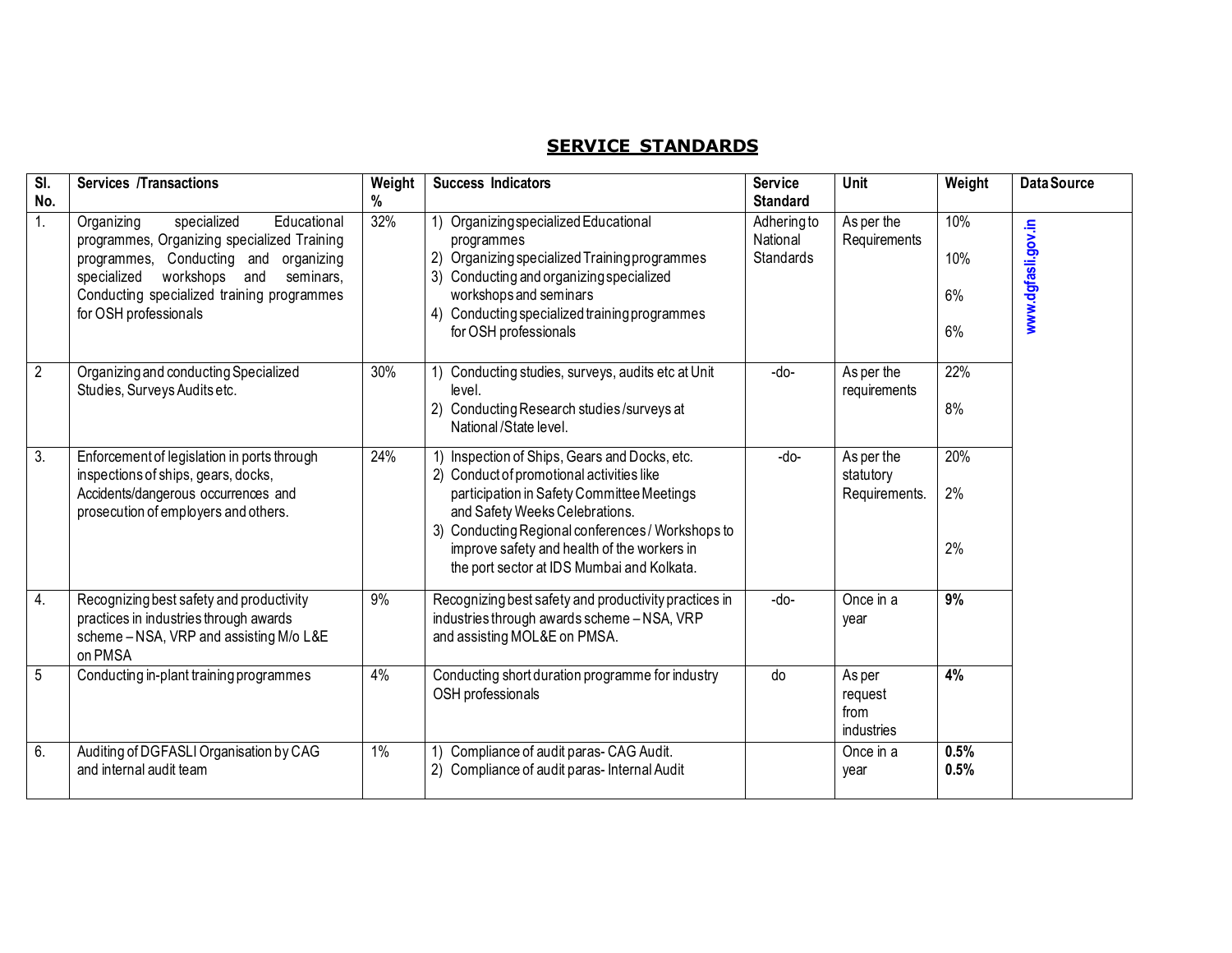#### **GRIEVANCE REDRESSEL MECHANISM**

| SI.<br>No. | Name of public Grievance Officer                          | <b>Helpline Number</b> | E-Mail                                           | <b>Mobile Number</b> |
|------------|-----------------------------------------------------------|------------------------|--------------------------------------------------|----------------------|
| Ί.         | Dr. R N Meena, Director (ST/P)                            | $022 - 24060637, 535$  | rticell.pg@dgfasli.nic.in,<br>rnm@dgfasli.nic.in | 9869322672           |
| 2.         | Shri B.L. Bairwa, DDG<br><b>First Appellate Authority</b> | 022-24060503           | blb@dgfasli.nic.in                               | 7738991130           |

#### **LIST OF STAKEHOLDERS/CLIENTS**

| SI.No | Stakeholders / clients                                                        |
|-------|-------------------------------------------------------------------------------|
|       | Ministry of Labour & Employment, Industries, All States and Union Territories |
|       | Administration of all major ports in various states.                          |

### **RESPONSIBILITY CENTRES AND SUBORDINATE ORGANISATIONS**

| SI.<br>No. | <b>Responsibility Centre and</b><br>Subordinate Organisation | <b>Landline Number</b> | Email                  | <b>Address</b>                                                                                    |
|------------|--------------------------------------------------------------|------------------------|------------------------|---------------------------------------------------------------------------------------------------|
|            | Director General Office                                      | 022-24060609           | fasli@dgfasli.nic.in   | Central Labour Institute Building, N.S. Mankiker Marg,<br>Sion, Mumbai-400 022, Fax: 022-24071986 |
|            | <b>FAS Division</b>                                          | 022-24060509           | fas@dgfasli.nic.in     | -do-                                                                                              |
| 3.         | <b>Dock Safety Division</b>                                  | 022-24060548           | docks@dgfasli.nic.in   | -do-                                                                                              |
| 4.         | <b>Awards Cell</b>                                           | 022-24060503           | awards@dgfasli.nic.in  | -do-                                                                                              |
|            | <b>AFIH Academic Council</b>                                 | 022-24060610           | afih.ac@dgfasli.nic.in | -do-                                                                                              |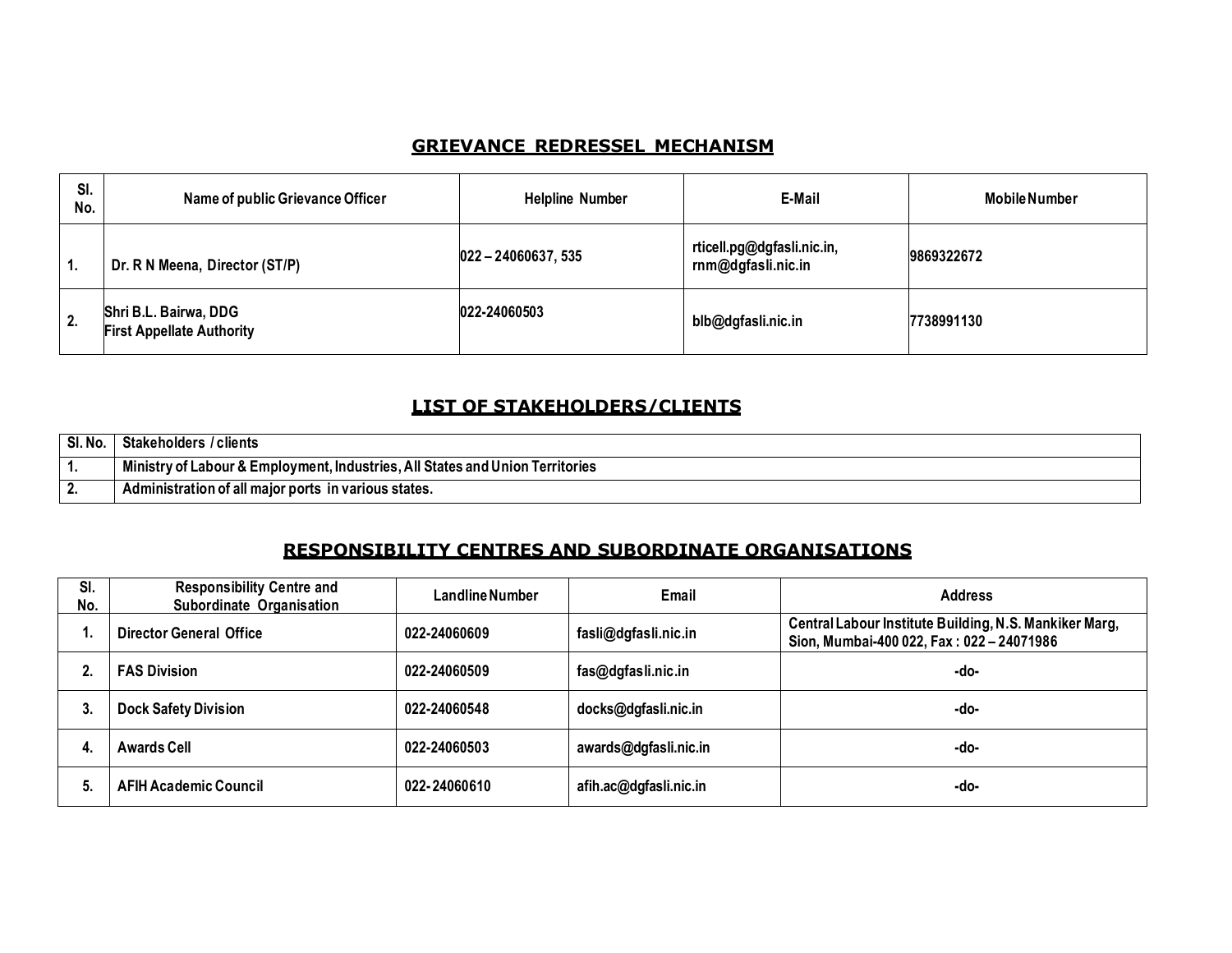| 6.                                                 | Central Labour Institute, Mumbai            | 022-24060 518            | cli@dgfasli.nic.in          | Central Labour Institute                          |
|----------------------------------------------------|---------------------------------------------|--------------------------|-----------------------------|---------------------------------------------------|
|                                                    | <b>Safety Division &amp; ADIS Course</b>    | 022-24060555             | safety@ dgfasli.nic.in      | N.S. Mankiker Marg,                               |
|                                                    | <b>Industrial Hygiene Division</b>          | 022-24060521             | ihl@dgfasli.nic.in          | Sion.                                             |
|                                                    | <b>Staff Training/Productivity Division</b> | 022-24060637             | stp.prod@dgfasli.nic.in     | Mumbai-400022                                     |
|                                                    | <b>Industrial Medicine Division</b>         | 022-24060591             | imd@dgfasli.nic.in          | Fax: 022 - 24071986                               |
|                                                    | NRTL / RTL Cell                             | 022-24060571             | nrtl.rtl@dgfasli.nic.in     |                                                   |
|                                                    | <b>WEED Cell</b>                            | 022-24060564             | eed@dgfasli.nic.in          |                                                   |
|                                                    | <b>MIS Cell</b>                             | 022-24060551             | mis@dgfasli.nic.in          |                                                   |
|                                                    | Library                                     | 022-24060546             | library@dgfasli.nic.in      |                                                   |
| 7.                                                 | Regional Labour Institute, Chennai          | 044-22350737, 22351569   | rlichennai@dgfasli.nic.in   | Regional Labour Institute, Chennai Sardar         |
|                                                    |                                             |                          |                             | Patel Road, Adyar, TTTI PO, Chennai-              |
| 8.                                                 | Regional Labour Institute, Faridabad        |                          | rlifaridabad@dgfasli.nic.in | Regional Labour Institute, Faridabad Sector       |
|                                                    |                                             | 0129-2468022,2468033     |                             | 47, Haryana-                                      |
| 9.                                                 | Regional Labour Institute, Kanpur           | 0512-2212502, 2218691    | rli-kanpur@dgfasli.nic.in   | Regional Labour Institute Vyavsayik Suraksha aur  |
|                                                    |                                             |                          |                             | Swasthya Bhawan Sarvodaya Nagar, Kanpur-          |
| 10.                                                | Regional Labour Institute, Kolkata          |                          | rli.kolkata@dgfasli.nic.in  | Regional Labour Institute, Lake Town, Kolkata -   |
|                                                    |                                             | 033-25342732, 25342735,  |                             | 700 089.                                          |
| 11.                                                | Regional Labour Institute, Shillong         | 09324243140              |                             | Regional Labour Institute, Near ITI Premises,     |
|                                                    |                                             |                          | rli-shillong@dgfasli.nic.in | Behind Rynjah Police Station, Rynjah, Shillong    |
| 12.                                                | Inspectorate of Dock Safety, Mumbai         | 022-22692180 / 56565511/ | idsmumbai@dgfasli.nic.in    | Inspectorate Dock Safety, Mumbai MbPT OSC Bldg.,  |
|                                                    |                                             | 56565558                 |                             | 3rd Floor, Opp GPO, P. D'Mello Road, Mumbai-400   |
| 13.                                                |                                             | 044-25220888, 25246419   |                             | Inspectorate Dock Safety, Chennai 3 rd Floor,     |
|                                                    | Inspectorate of Dock Safety, Chennai        |                          | idschennai@dgfasli.nic.in   | Anchor Gate Bldg., Rajaji Salai, Chennai-600 001. |
|                                                    |                                             |                          |                             | Inspectorate Dock Safety, Kolkata Nizam           |
| 14.<br><b>Inspectorate of Dock Safety, Kolkata</b> |                                             | 033-22830718/22830719    | idskolkata@dgfaslin.nic.in  | Palace, 1st floor, 2nd M.S.O.Bldg. 234/4          |
|                                                    |                                             |                          |                             | A.J.C. Bose Road, Kolkata-700020.                 |